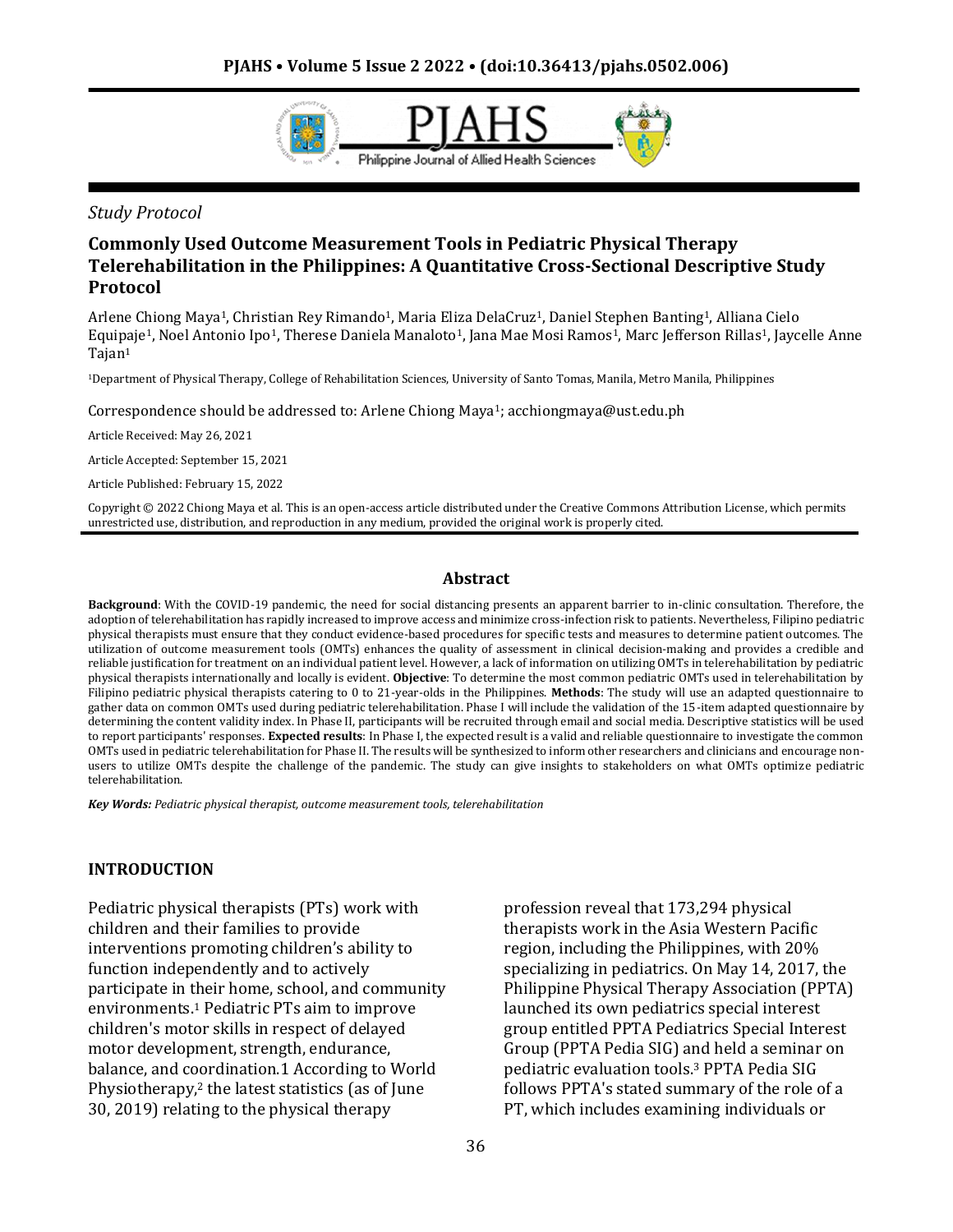groups through history taking, screening, using specific tests and measures, and re-examining patients or clients as necessary to determine outcomes.<sup>4</sup>

Outcome measurement tools (OMTs) are standardized instruments evaluated for their psychometric properties and used to measure the change in a patient's health status through quantitative assessment of function.<sup>5</sup> Pediatric PTs utilize OMTs to quantify children's motor skills and functional development that serves as a basis for establishing a course of treatment necessary for maximal function.<sup>6</sup> In determining the most appropriate outcome measure, Coster<sup>7</sup> reported that it is necessary to consider factors such as dimension, format, reliability, responsiveness, and feasibility of the outcome measure. Common OMTs, according to the American Physical Therapy Association's (APTA), include children's assessment of participation and enjoyment (CAPE) and preferences for activities in children (PAC), CP functional classification systems, and gross motor function measure (GMFM).<sup>8</sup> The utilization of these instruments in the clinical setting has been effective as these standardized outcome measures provide a common language among physical therapists.<sup>9</sup>

During the current COVID-19 pandemic, the adoption of telerehabilitation has rapidly increased to improve access and minimize crossinfection risk to patients.<sup>10</sup> In the Philippine context, telerehabilitation refers to remotely conducting evaluation, consultation, therapy, and monitoring using electronic means to deliver rehabilitative care for patients in different locations, including home, community, nearby health facility, and workplace settings.11 Eguia reported that video consultations became the most important service delivery strategy for pediatric therapists in response to the COVID-19 lockdown.<sup>12</sup> Zoom has been the most commonly used digital platform for telerehabilitation (72%), followed by Facebook Messenger (28%) and Viber (16%).<sup>12</sup> Reported benefits of telerehabilitation include empowering parents and enhancing their understanding of their children's needs.<sup>12</sup> Furthermore, PPTA has included transitioning to telerehabilitation in its interim recommendations on PT services during the COVID-19 pandemic.<sup>13</sup>

There are no established, validated, or reliable pediatric OMTs for telerehabilitation as yet, but some validated OMTs used in the in-clinic setting may be utilized in the telerehabilitation setting.<sup>14</sup> This strategy was recommended in a study that established a foundation for efficient and effective telerehabilitation visits to pediatric PTs to respond to the barriers caused by the pandemic.<sup>15</sup> The recommended OMTs for pediatric telerehabilitation include physician rating scale (PRS), Edinburgh visual gait analysis, modified Wisconsin gait scale, modified physician global assessment scale (PGA), Penn spasm frequency scale, and the spinal cord injury spasticity tool (SCI-SET). Moreover, assessments in adults receiving assistance from caregivers or self-administering OMTs in the telerehabilitation setting were generally feasible, supported by good validity and reliability, excluding lumbar spine posture and some orthopedic tests.<sup>15</sup>

In Metro Manila, the initial use of OMTs has been investigated by analyzing 96 initial evaluation charts. Three standard OMTs with good psychometric properties were recommended, including gross motor function measure (GMFM), pediatric evaluation of disability and inventory (PEDI), and activities scale for kids (ASK).<sup>16</sup> However, the study revealed that only 18.75% of the 96 initial evaluation charts reported using GMFM. There is currently limited research on OMTs in the telerehabilitation setting, particularly in pediatric physical therapy.<sup>16</sup>

This study aims to determine the most commonly used pediatric OMTs in telerehabilitation by Filipino pediatric PTs in the Philippines.

## **METHODS**

**Ethical Considerations**. This study was reviewed and approved by the Ethics Committee of the University of Santo Tomas-College of Rehabilitation Sciences. The study abides by the Declaration of Helsinki, National Ethical Guidelines for Health and Health-Related Research of Philippine Health Research Ethics Board, and Data Privacy Act of 2012 (RA 10173).

**Study Design**. This is a cross-sectional descriptive quantitative study registered under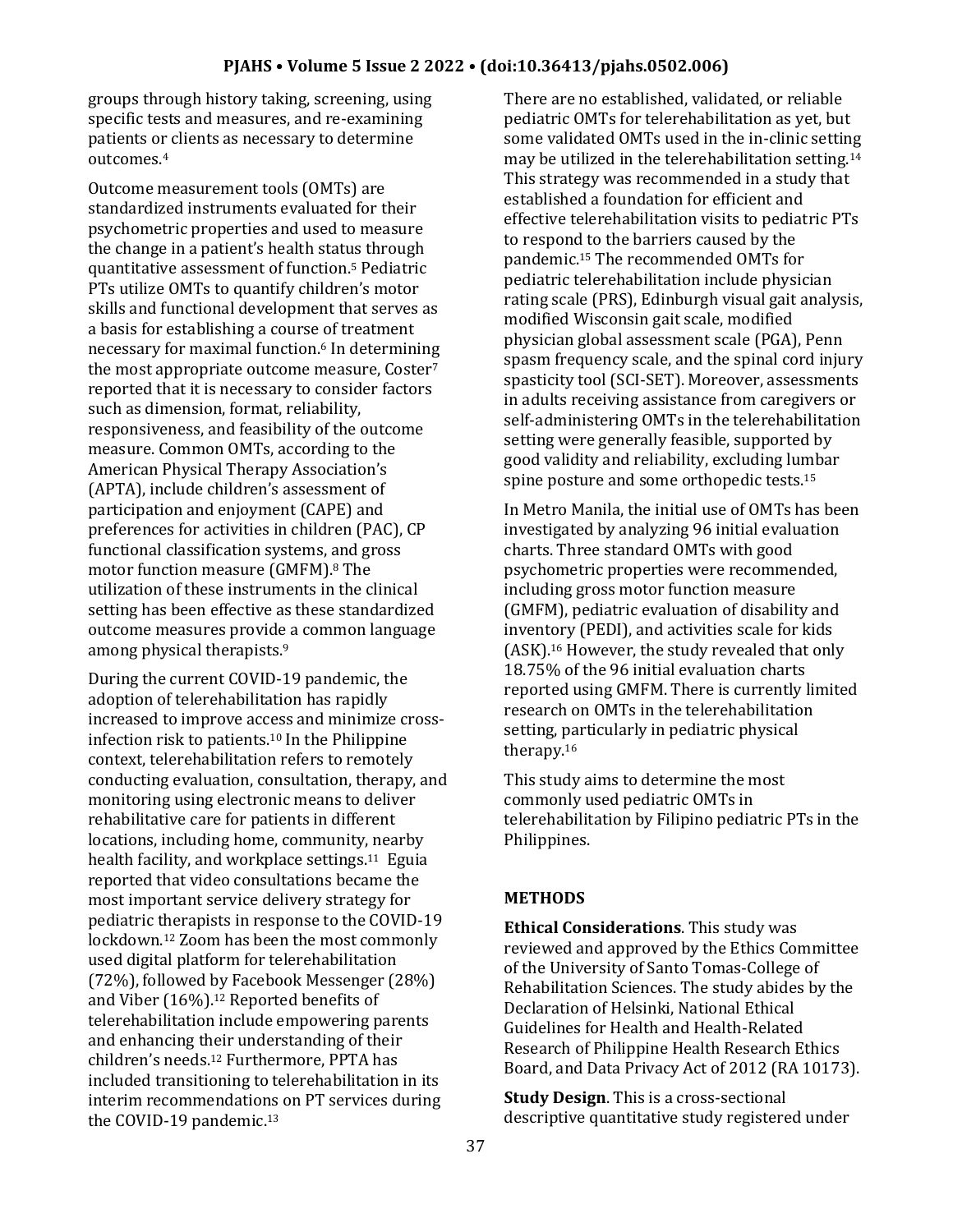#### **PJAHS • Volume 5 Issue 2 2022 • (doi:10.36413/pjahs.0502.006)**

the Philippine Health Research Registry (Registry ID: PHRR210318-003267). The group will divide the study into two phases, namely Phase I: Validation and Pilot Testing of the Adapted Questionnaire and Phase II: Questionnaire Implementation.

**Participants**. Participants will be divided according to the two phases of the study.

*Phase I: Validation and Pilot Testing of the Adapted Questionnaire.* This phase will include a panel of three experts (consisting of one pediatric telerehabilitation practitioner with at least one year of experience and two methodologists or experts in questionnaire validation with at least five years of experience) to validate the content of the adapted questionnaire using content validity index (CVI). The number of experts (*n* = 3) was deemed adequate for content validation since three to 10 experts is considered the accepted range for raters.<sup>17</sup> After validation, pilot testing will be conducted to determine the survey's duration and obtain feedback on the survey's online format. Experts recommend that the sample size for the pilot test should be 10% of the actual study's projected participants.<sup>18</sup> Hence, pilot testing will include six practicing Filipino pediatric telerehabilitation PTs catering to 0 to 21-year-old patients.

*Phase II: Questionnaire Implementation.* This phase will include 60 practicing Filipino pediatric telerehabilitation PTs catering to 0 to 21-year-old patients. Demographic characteristics of the participants will include male or female pediatric PTs aged 18 years old and above with years of practice as a telerehabilitation practitioner who may or may not have been using OMTs. Purposive sampling will be used for pilot testing in Phase II by inviting all PPTA Pedia SIG members who meet the inclusion criteria. Snowball sampling and convenience sampling will be applied by sending invitations through email or social media to pediatric rehabilitation centers and clinics throughout the country. Both the pilot testing and Phase II will exclude Filipino pediatric PTs practicing abroad to focus on the current use of OMTs by pediatric PTs based in the Philippines. Nevertheless, the study is not limited to

recruiting pediatric PTs treating particular pediatric conditions.

For the sample size calculation of Phase II, the researchers used the sample size calculator from the creative research systems software. The group set the confidence level at 95% to promote evidence-based medicine, while the margin of error is set at 8%. The population of PPTA Pedia SIG stands at 100 members based on its database as of June 5, 2021. Therefore, the researchers will aim for at least 60 participants based on the calculated result.

**Setting**. The setting of the study will primarily be online platforms. Facebook and Gmail will be used to send invitations for participant recruitment. The research development will mainly be done in the National Capital Region (NCR), but respondents can be from anywhere within the Philippines.

**Instrument**. A tool formulated by Jette et al.<sup>5</sup> will be adapted. Permission from the author to use the questionnaire was granted. Multiple published studies using the same methodology have similarly adapted the tool.<sup>19,20</sup> These studies determined the use of standardized OMTs and perceptions on the benefits of and barriers to their use.

In terms of adaptation, the only questions to be taken from the original questionnaire are those considered relevant to the study's objective (Supplement A). Questions regarding perceived barriers to and benefits of OMT use and the manner of OMTs used were disregarded since they are not within the scope of the study.

For OMT users, 18 items will be taken from the original questionnaire and split into five sections. The items lifted include Numbers 1-2 from Section 1: Demographics; 47-49 from Section 3: Policies and Procedures for OMT Use in Practice Setting; 63-67 from Section 4: List of OMTs Used in Telerehab; and 53-60 from Section 5: Criteria Used for OMT Selection. Since Numbers 53-60 are formatted as a multiple response type of question, they will be categorized as one question with eight statements. Section 2: Usage or Non-Usage of OMTs will be added to direct participants to the survey content appropriate for them. Furthermore, fields for email address, age, and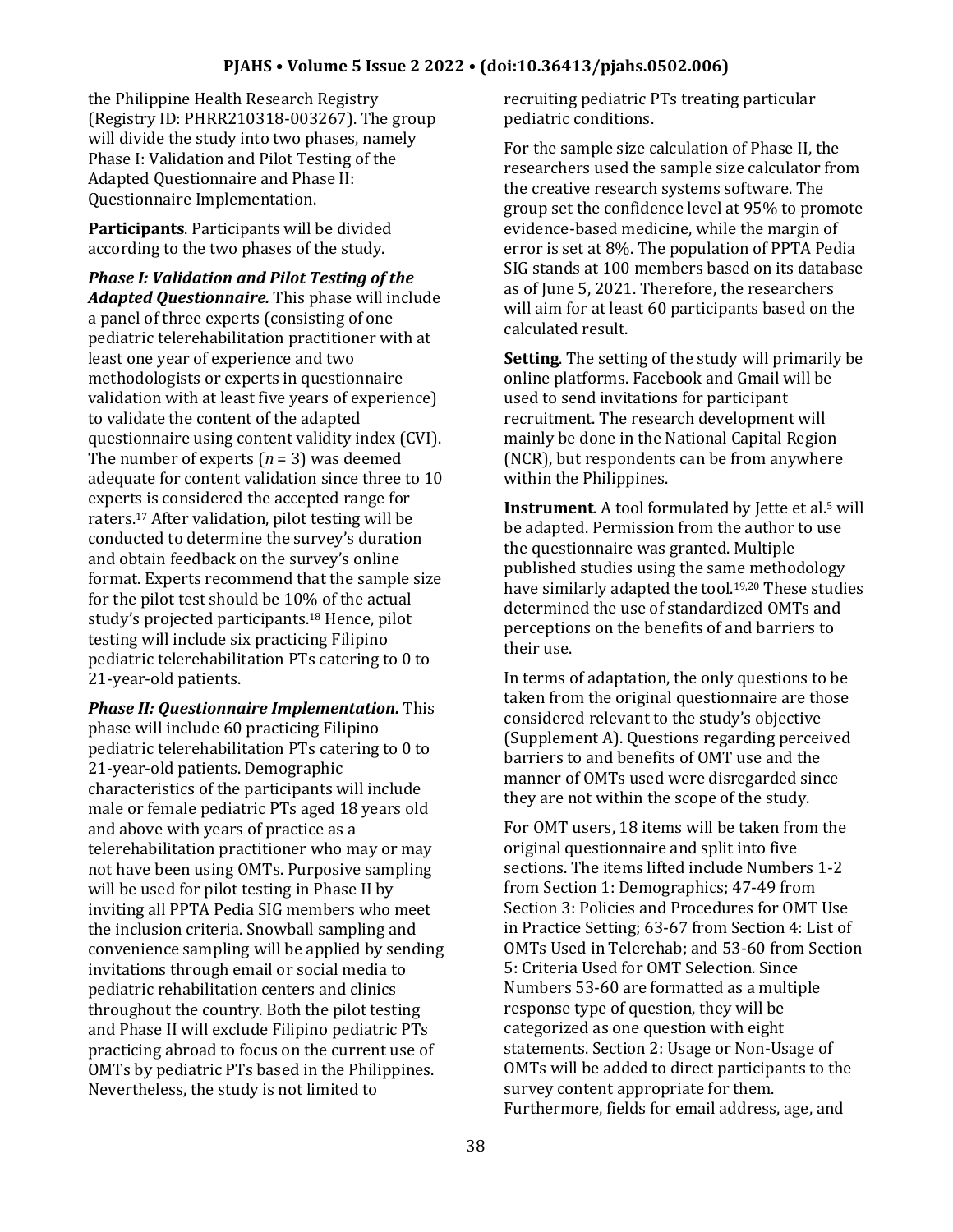### **PJAHS • Volume 5 Issue 2 2022 • (doi:10.36413/pjahs.0502.006)**

years of experience as a pediatric PT using telerehabilitation will be added to the demographics section. Hence, the adapted questionnaire for OMT users will consist of 15 items. The estimated time to complete the survey will be approximately 10 to 15 minutes.

For non-OMT users, all 21 reasons for the nonusage of OMTs will be adapted from the original questionnaire. The survey for non-OMT users will comprise eight questions and will be divided into three sections: Demographics, Usage or Non-Usage of OMTs, and Reasons for Non-Usage of OMTs. The estimated time for non-OMT users to complete the survey will be only 5 to 10 minutes.

For both phases of the study, Google Form will be utilized, and the "required" option will be applied to all questions to avoid missing data. Each form will contain the participant information sheet (PIS) and informed consent form (ICF), along with the items mentioned

**Fig. 1** Flowchart indicating the flow of the study.

above. Completing the survey in the context of telerehabilitation will be emphasized in the survey's instructions. In Phase I, the respondents will be required to input their start time and end time for tracking purposes. A comments section will be included at the end of the pilot test survey for the group to obtain feedback on the Google Form format.

**Data Gathering Procedure.** Validation of the adaptation of the questionnaire formulated by Jette et al.<sup>5</sup> will be done by inviting the opinions of a panel of experts. Each expert will be asked to rate each item of the adapted questionnaire, using a 4-point Likert scale, as highly relevant (4), quite relevant (3), somewhat relevant (2), or not relevant (1) through an item validity form via Google Form. Item-content validity index (I-CVI) and Scale-level-CVI (S-CVI) will be computed to determine the validity of the individual item and the overall questionnaire.<sup>17</sup>



Coordination with PPTA Central and PPTA Pedia SIG will be carried out to allow the dissemination of information on the study. To recruit more respondents, a directory of pediatric centers and clinics in the Philippines offering telerehabilitation will be created. Publication materials and invitation letters, including a signup link via Google Form, will be sent to PPTA Pedia SIG, pediatric centers, and clinics where interested participants can input their contact information.

The first six participants who register will be included in the pilot testing. They will receive a link containing the PIS, ICF, and the survey via email. Follow-up notifications will be sent out in cases where a participant could not respond within five days. The notifications will be sent every Saturday of the first two weeks of August 2021. Participants who do not respond after this period will be considered as having withdrawn from the study.

The remaining registered participants will be part of Phase II, and the same procedures will be followed. After the period of data gathering, the accessibility of the online survey will be restricted.

Results of the online survey will be stored in a password-protected Google Drive. The researchers will utilize Google's two-step verification feature to minimize the risk of loss of confidentiality. The Google Drive with the gathered information will only be accessible to an indicated researcher and the study's statistician.

**Data Analysis**. Validity testing and descriptive statistics will be used for Phase I, while only descriptive statistics will be used for Phase II.

For Phase I, content validity of the adapted questionnaire will be represented using CVI. CVI for items (I-CVI) will be computed to determine the content validity of individual items, while CVI for scale (S-CVI) will be computed to determine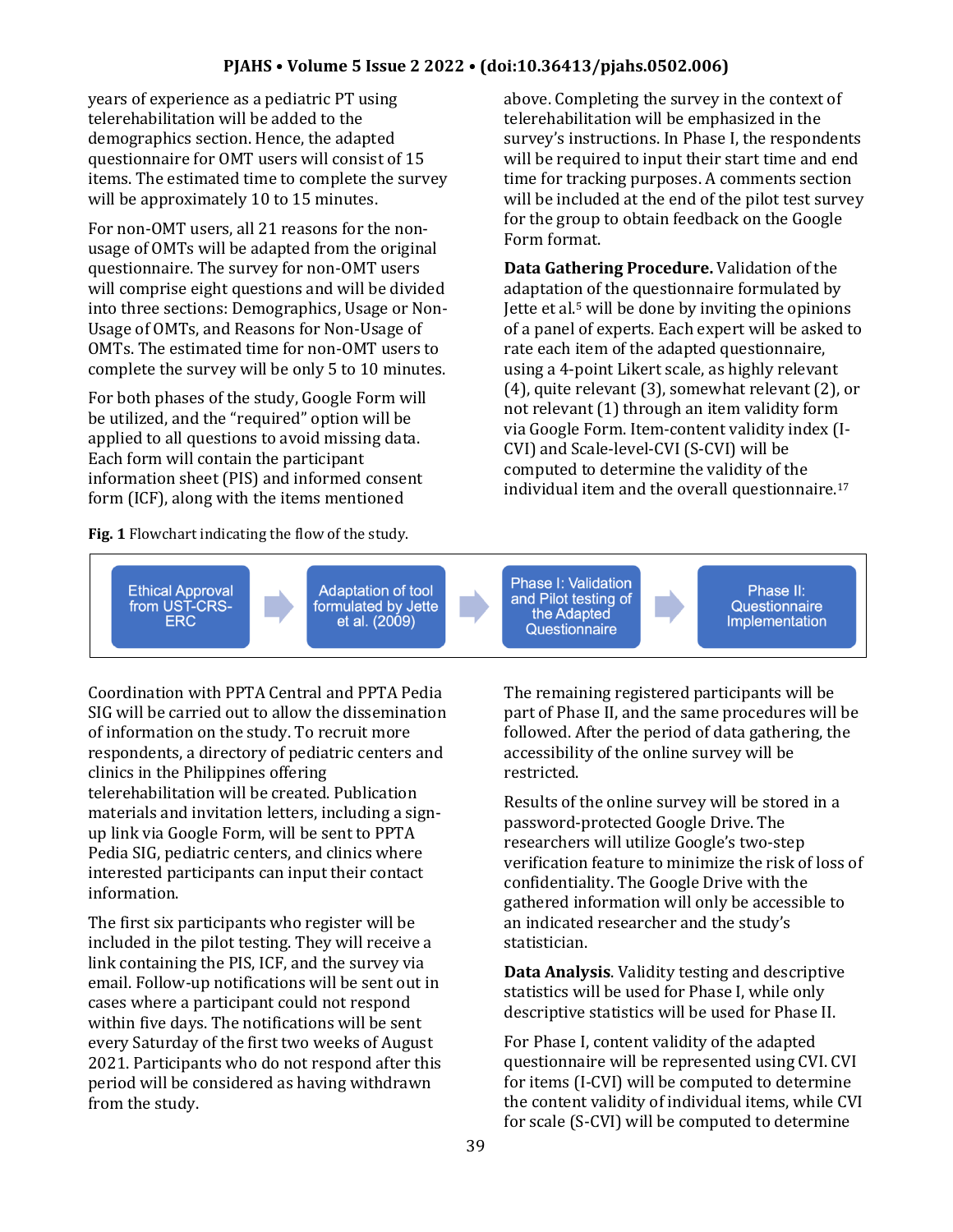## **PJAHS • Volume 5 Issue 2 2022 • (doi:10.36413/pjahs.0502.006)**

the content validity of the overall scale. Prior to the computation of I-CVI, the relevance rating will be recoded as 1 (relevance scale of 3 or 4) or 0 (relevance scale of 1 or 2).<sup>21</sup> To compute for the I-CVI, the number of experts giving a relevance score of 3 or 4 will be divided by the total number of experts. The recommended acceptable cut-off score of I-CVI with three experts should be 1.21 For S-CVI, both the universal agreement (UA) among experts (S-CVI/UA) and S-CVI based on the average method (S-CVI/Ave) will be utilized. S-CVI/UA will be computed by dividing all items with I-CVI equal to 1 by the total number of items, while S-CVI/Ave will be computed by dividing the sum of the I-CVI scores by the number of items. Researchers recommend that a scale should comprise of S-CVI/UA $\geq$  0.8 and S-CVI/Ave  $\geq$  0.9 to have excellent content validity.<sup>22</sup>

Moreover, the average duration for completing the survey by the six participants will be computed in the pilot testing for Phase I. Their comments on the questionnaire format will be tabulated and considered when revising the Google Form, if necessary.

For Phase II, SPSS software version 22 and Microsoft Excel will be utilized for data analysis. The answers gathered from the demographic and close-ended questions will be interpreted using frequency and percentage. Similarly, the statistician will tally the responses and determine response frequencies to determine common OMTs used in pediatric telerehabilitation. The analyzed data from Phase II will be reported using textual methods.

## **EXPECTED RESULTS**

The expected result for Phase I is a valid and reliable questionnaire that will be used in Phase II to determine the common OMTs used in pediatric telerehabilitation. The results will be synthesized to inform other researchers and clinicians of the common OMTs used in telerehabilitation and encourage non-users to utilize OMTs. The study can give insights to stakeholders on what OMTs clinicians use to optimize the practice of pediatric telerehabilitation.

#### **Individual author's contributions**

A.C. conceptualized the study design and methodology. C.R. provided the standardized questionnaire to be adapted in the study. M.D. and J.T. will contact respondents for data collection. T.M. will supervise data collection. J.R. will supervise the analysis of data. M.R. will perform data cleaning and management. All authors drafted, co-wrote, revised and gave final approval to the version to be submitted for publication, agreeing to be accountable in all aspects of the study protocol.

#### **Disclosure statement**

This paper did not receive any funding.

# **Conflicts of interest**

The authors of this paper declare no conflicting interest.

## **Acknowledgment**

This study protocol is supported by the Philippine Physical Therapy Association. We are thankful to Mr. Michael Gabilo, PTRP, and Mr. Christian Eidref Santos, PTRP, CPMT, who endorsed our protocol to the PPTA Pediatric Special Interest Group to invite participants in our study. We are also grateful to Asst. Prof. Virginia Arceo, Ph.D., for providing her expertise in statistics in our study protocol.

## **Supplementary Material**

**[Supplementary Material A.](https://drive.google.com/file/d/1uwJYudW2fqFx6zKMsktQJxbgnbP1M72t/view?usp=sharing)** Data Collection [Forms for Phase I & Phase II.](https://drive.google.com/file/d/1uwJYudW2fqFx6zKMsktQJxbgnbP1M72t/view?usp=sharing)

**[Supplementary Material B.](https://drive.google.com/file/d/1tmH79s-xL7q6LiF1b_RmgHBLuI6LWSEW/view?usp=sharing)** Data Collection [Summary Tables.](https://drive.google.com/file/d/1tmH79s-xL7q6LiF1b_RmgHBLuI6LWSEW/view?usp=sharing)

#### **References**

- 1. Pediatric APTA. APTA Pediatrics Consumer Resources in Pediatric Physical Therapy. Alexandria VA: Academy of Pediatric Physical Therapy; 2020. Available from: https://pediatricapta.org/consumers/
- 2. World Physiotherapy. Annual Membership Census Philippines. London UK: World Physiotherapy; 2020. Available from: